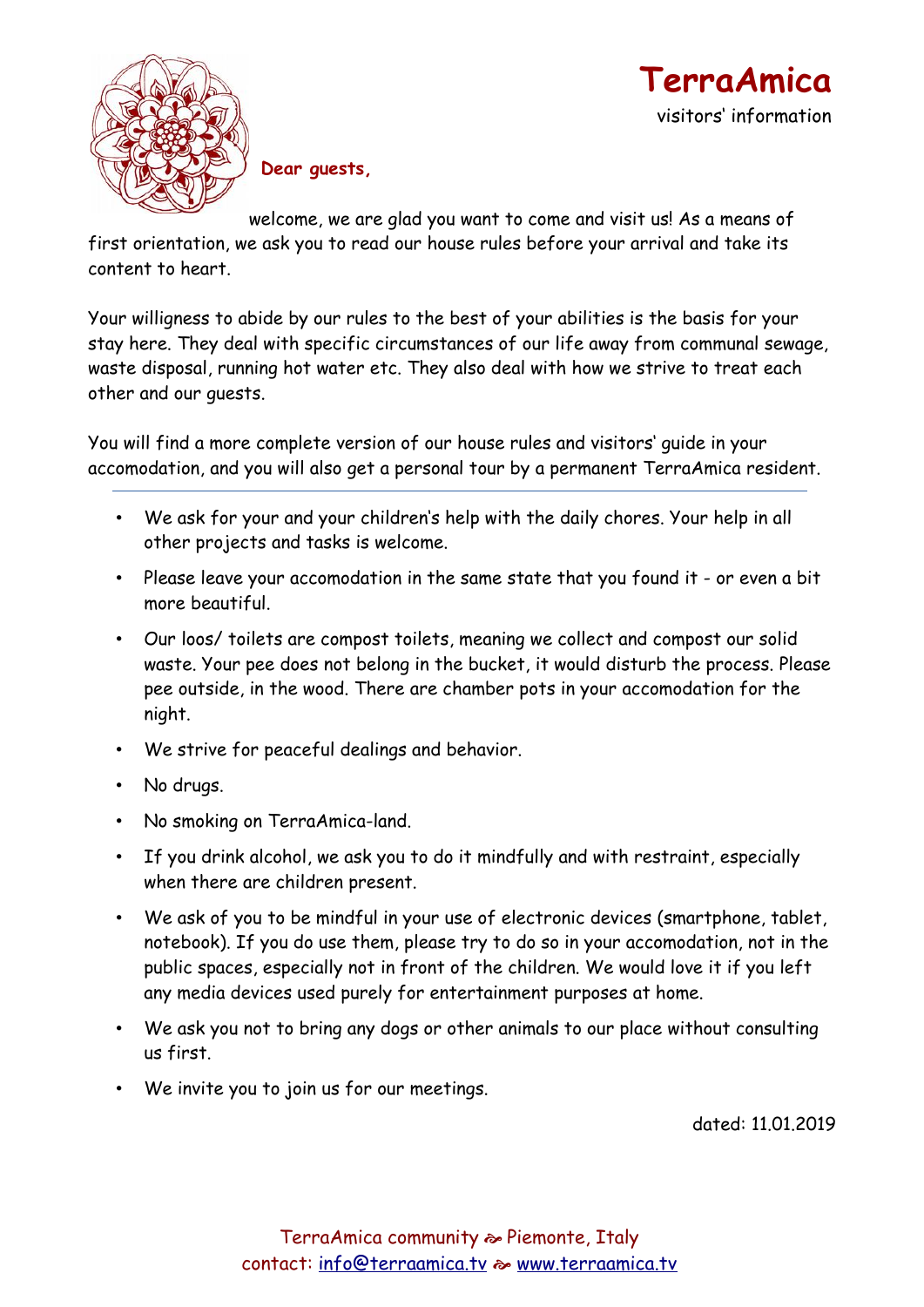



# **Practical advice**

If it's important to you to be available online or by phone while you're with us, please note that the quality of both phone and data connection is very fickle at this time and highly dependent on the weather. We have no WiFi. If need be, you can charge your phones at either Casa Grande or River House.

Our waste water is not treated, but runs directly into the soil. Therefore, we kindly ask you to bring and use only eco-friendly, highly bio-degradable cosmetic products (soap, shampoo, body lotion…) which the soil microorganisms have a chance of biodegrading… No products with microplastic.

Useful things to bring along include:

- Headtorch or a normal flashlight, maybe several so the children can have their own as they're often running around late on their own;
- solid shoes fit for hiking in mountainous area;
- warm clothes for the evenings (even in summer it can get cool at night);
- shoes that you can simply slip into and out of like flip-flops or crocs;
- work clothes;
- depending on the season: raincoat or waterproof jacket, bathing gear, wellingtons, snow gear, felt slippers or thick wool socks, sandals with a good tread.

**Food**: Our cooking is mainly vegetarian. We eat little meat. If we do, it's high quality, if not organic. If you need special food (dairy-free, lactose-free, vegan, gluten-free), please contact us before coming. A lot of stuff is available in Italy, but not everything.

**Cars**: The last parts of the road leading to us are forest roads with deep ruts and bumps. Sport suspension cars and their likes are best left 1-2 km further down the mountain. We'll come and get you there. If you come in winter, you'll need winter tires and snow chains.

Last update 26.01.2019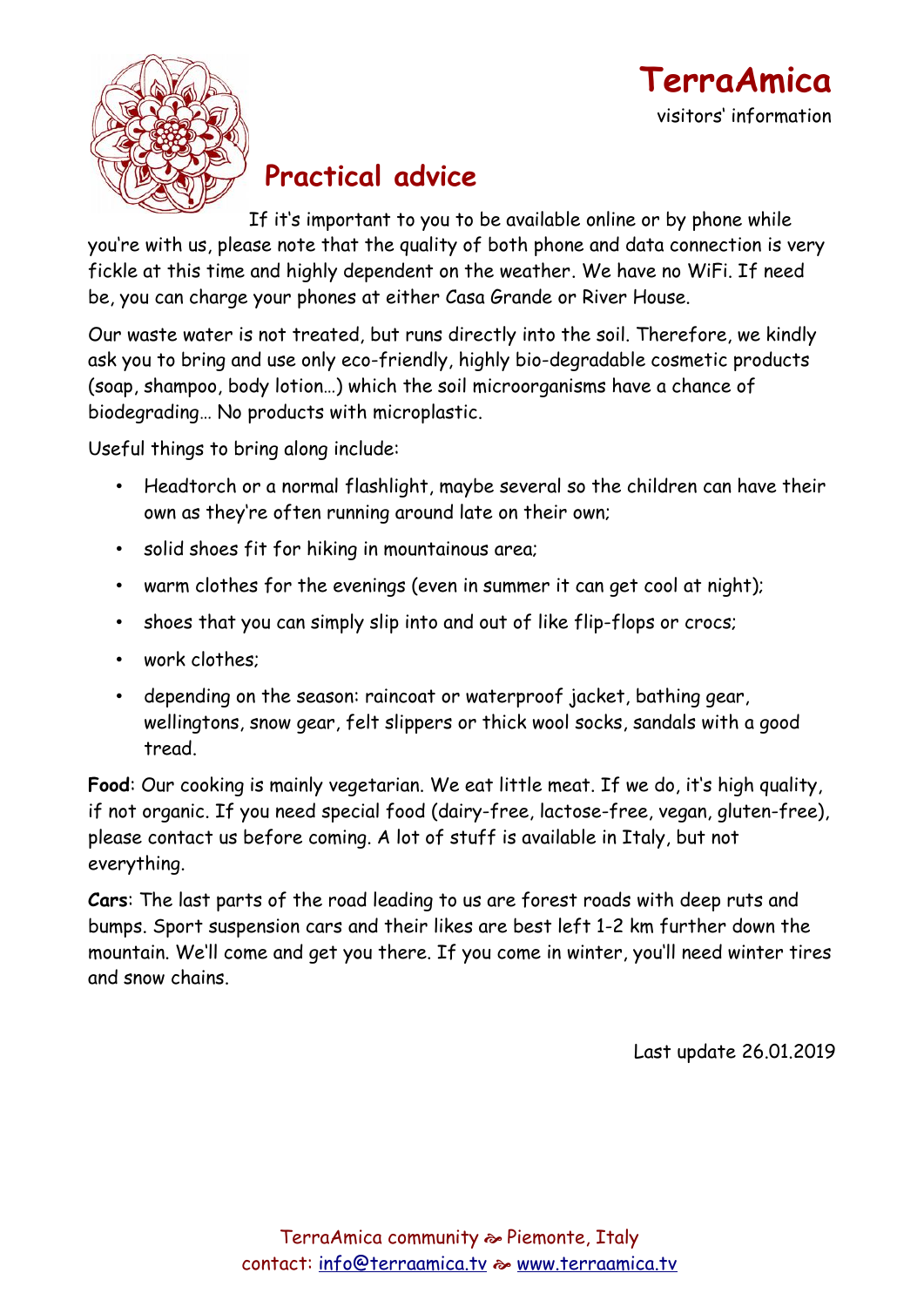



## **Getting there**

**by plane and public transport**

You can reach us via the airports of both Turin Caselle, Milan Bergamo and Milan Malpensa. The train station you can reach us by is Ivrea. The nearest bus stop is in Issiglio.

**Shuttle service**: For a fee of 30€ (one way, 150km for us), we offer a shuttle service to and from Turin Airport. Please contact us about it. It is negotiable if you don't have much, moneywise.

From Milan Bergamo Airport, you can take a bus to Milan Central ("Milano Centrale") train station. From there, you can take the train to Ivrea train station. The whole trip currently costs 18€. From Ivrea train station, there is also the possibility to get a bus to Issiglio.

From Milan Malpensa, you can either take the train, Malpensa Express' to Milan Centrale train station; or take the bus to Milan Centrale train station. From there, you can take the train to Ivrea train station. The total fare should be around 18€ if you use the bus.

**Long distance coach: Flixbus.** There are stops in Milano, Turin, Aosta and Ivrea, all of which are roughly in our vicinty, Aosta and Ivrea being closest. Aosta and Ivrea are connected by train, too.

We can pick you up at Ivrea or Aosta in exchange for a small fee or donation towards our expenses.

#### **Rental car**

Rental car fees are often so low that they rival the costs of our shuttle service from Turin Airport, even if you were just to use the car to get to us, leaving it parked during your stay. If you want to be more mobile to explore the area, a car is a great option. Stations are at the airports of Milan Bergamo, Milan Malpensa and Turin Caselle.

Last updated 29.04.2019